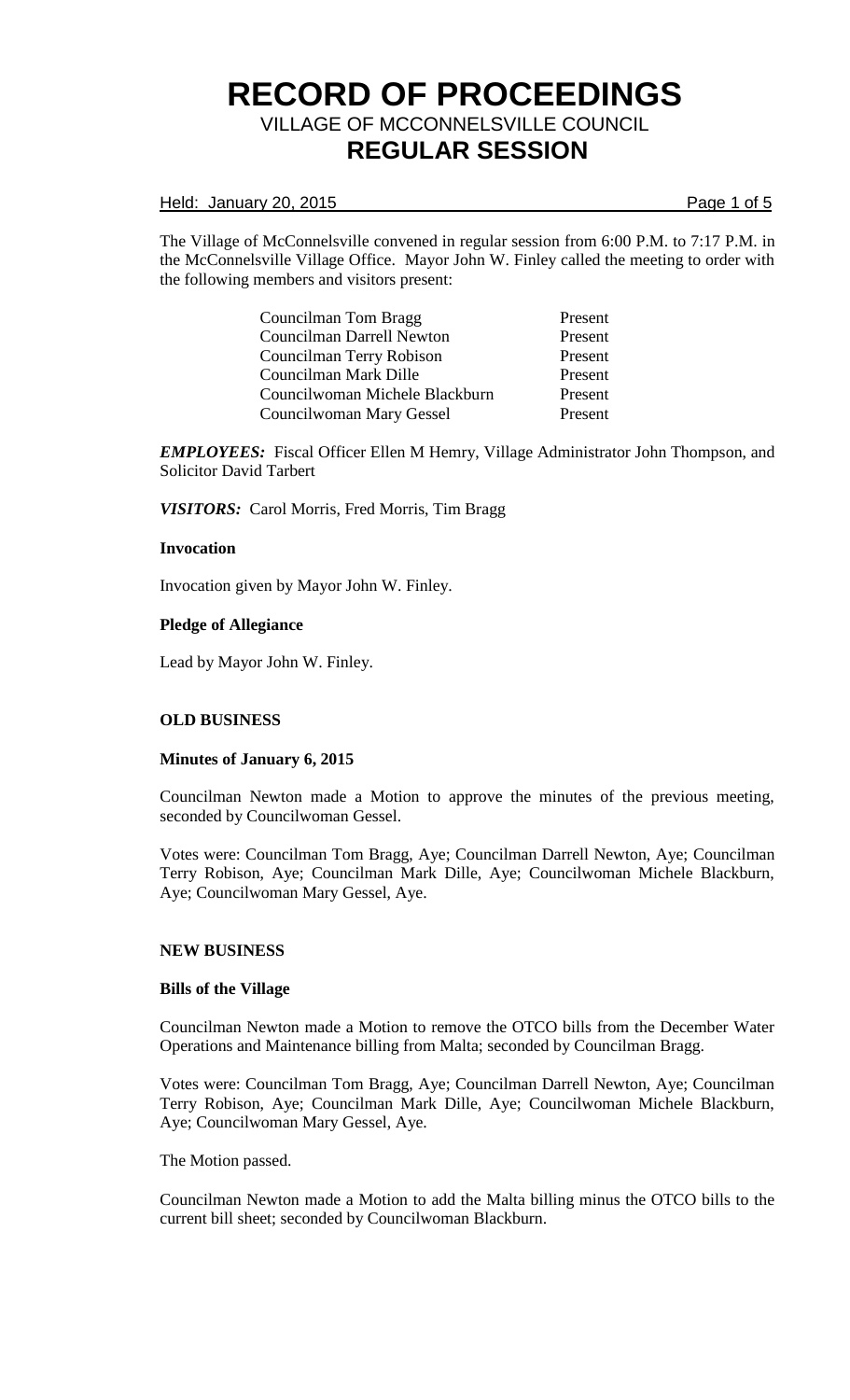Held: January 20, 2015 **Page 2 of 5** 

Votes were: Councilman Tom Bragg, Aye; Councilman Darrell Newton, Aye; Councilman Terry Robison, Aye; Councilman Mark Dille, Aye; Councilwoman Michele Blackburn, Aye; Councilwoman Mary Gessel, Aye.

The Motion carried.

Mayor Finley stated he would like to enter into a contract with Excel K9 for purchase of the K9 and training in the amount of \$12,800; and, to add the payment of \$6,400 to the current bill sheet as they require half down prior to purchase.

After a brief discussion, Councilman Dille made a Motion to enter into the contract with Excel K9 and add the downpayment of \$6,400 to the current bill sheet; seconded by Councilman Newton.

Votes were: Councilman Tom Bragg, Aye; Councilman Darrell Newton, Aye; Councilman Terry Robison, Nay; Councilman Mark Dille, Aye; Councilwoman Michele Blackburn, Aye; Councilwoman Mary Gessel, Aye.

The Motion carried.

Councilman Newton made a Motion to approve the bills with the addition of the Malta and Excel K9 bills, seconded by Councilwoman Gessel.

Votes were: Councilman Tom Bragg, Aye; Councilman Darrell Newton, Aye; Councilman Terry Robison, Abstain; Councilman Mark Dille, Aye; Councilwoman Michele Blackburn, Aye; Councilwoman Mary Gessel, Aye.

## **Public Participation**

Mayor Finley wanted to remind everyone that if someone from the general public requests to address Council, they must be listed on the Agenda. To be on the Agenda you must contact the Mayor's Office no later than the Friday morning prior to the meeting. The meetings are held the first and third Tuesday of each month. Mayor Finley also noted there is a five minute time limit to address Council; however, Council has the right to overrride that if they wish for them to speak longer.

## **Mayor John W. Finley**

Mayor Finley reported he has the contract with Excel K9 if anyone would like a copy of it.

Mayor Finley reported the Parking Meter Attendant needs to purchase ten new meters in 2015 as he does every year. Mayor Finley stated he has another challenge this year, as there are twenty other meters that cannot be calibrated with the new pricing. He has received quotes from P.O.M. to purchase ten meters at a cost of just over \$2,000; and, if he purchases thirty meters it will cost just over \$4,000.

Councilman Robison made a Motion to purchase the thirty meters at a cost just over \$4,000; seconded by Councilman Bragg.

Votes were: Councilman Tom Bragg, Aye; Councilman Darrell Newton, Aye; Councilman Terry Robison, Aye; Councilman Mark Dille, Aye; Councilwoman Michele Blackburn, Aye; Councilwoman Mary Gessel, Aye.

The Motion carried. Fiscal Officer Hemry will budget for thirty meters when preparing the Permanent Appropriations.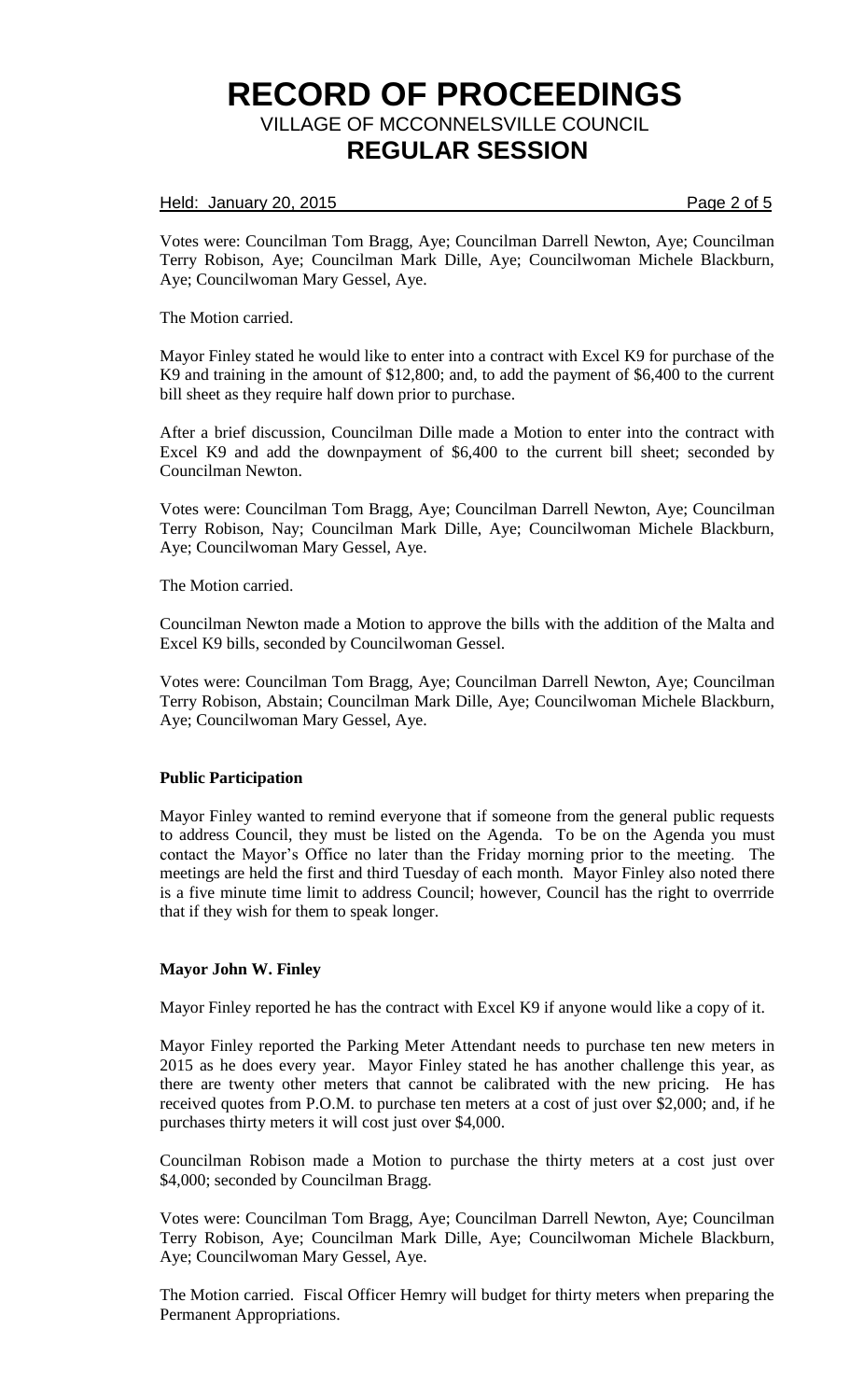Held: January 20, 2015 **Page 3 of 5** 

Mayor noted all of Council received paperwork from Columbia Gas today.

#### **Ordinance 15-03**

Mayor Finley introduced Ordinance 15-03, AN ORDINANCE AUTHORIZING THE MAYOR TO ENTER INTO A CONTRACTUAL AGREEMENT WITH ATTORNEY DAVID TARBERT.

Councilwoman Gessel made a Motion to suspend the rules requiring three separate and disctinct readings and place on emergency measure, seconded by Councilman Robison.

Votes were: Councilman Tom Bragg, Aye; Councilman Darrell Newton, Aye; Councilman Terry Robison, Aye; Councilman Mark Dille, Aye; Councilwoman Michele Blackburn, Aye; Councilwoman Mary Gessel, Aye.

Councilman Robison made a Motion to adopt Ordinance 15-03 on emergency measure, seconded by Councilman Dille.

Votes were: Councilman Tom Bragg, Aye; Councilman Darrell Newton, Aye; Councilman Terry Robison, Aye; Councilman Mark Dille, Aye; Councilwoman Michele Blackburn, Aye; Councilwoman Mary Gessel, Aye.

Ordinance 15-03 was duly adopted.

## **Ordinance 15-04**

Mayor Finley introduced Ordinance 15-04, AN ORDINANCE APPROVING, ADOPTING AND ENACTING AMERICAN LEGAL PUBLISHING'S OHIO BASIC CODE, 2015 EDITION, AS THE CODE OF ORDINANCES FOR THE MUNICIPALITY OF MCCONNELSVILLE, OHIO, AND DECLARING AN EMERGENCY.

Councilman Bragg made a Motion to suspend the rules requiring three separate and disctinct readings and place on emergency measure, seconded by Councilman Robison.

Votes were: Councilman Tom Bragg, Aye; Councilman Darrell Newton, Aye; Councilman Terry Robison, Aye; Councilman Mark Dille, Aye; Councilwoman Michele Blackburn, Aye; Councilwoman Mary Gessel, Aye.

Councilwoman Gessel made a Motion to adopt Ordinance 15-04 on emergency measure, seconded by Councilwoman Blackburn.

Votes were: Councilman Tom Bragg, Aye; Councilman Darrell Newton, Aye; Councilman Terry Robison, Aye; Councilman Mark Dille, Aye; Councilwoman Michele Blackburn, Aye; Councilwoman Mary Gessel, Aye.

Ordinance 15-04 was duly adopted.

#### **Village Administrator John Thompson**

Village Administrator Thompson reported Todd Kidd resigned from the Village.

Village Administrator Thompson reported he has a meeting scheduled with Buckeye Hills next Thursday to look for funding for the next phase of the Sewer Separation. Village Administrator Thompson reported MS Consultants have the drawings pretty much completed; he will be meeting with them in the near future.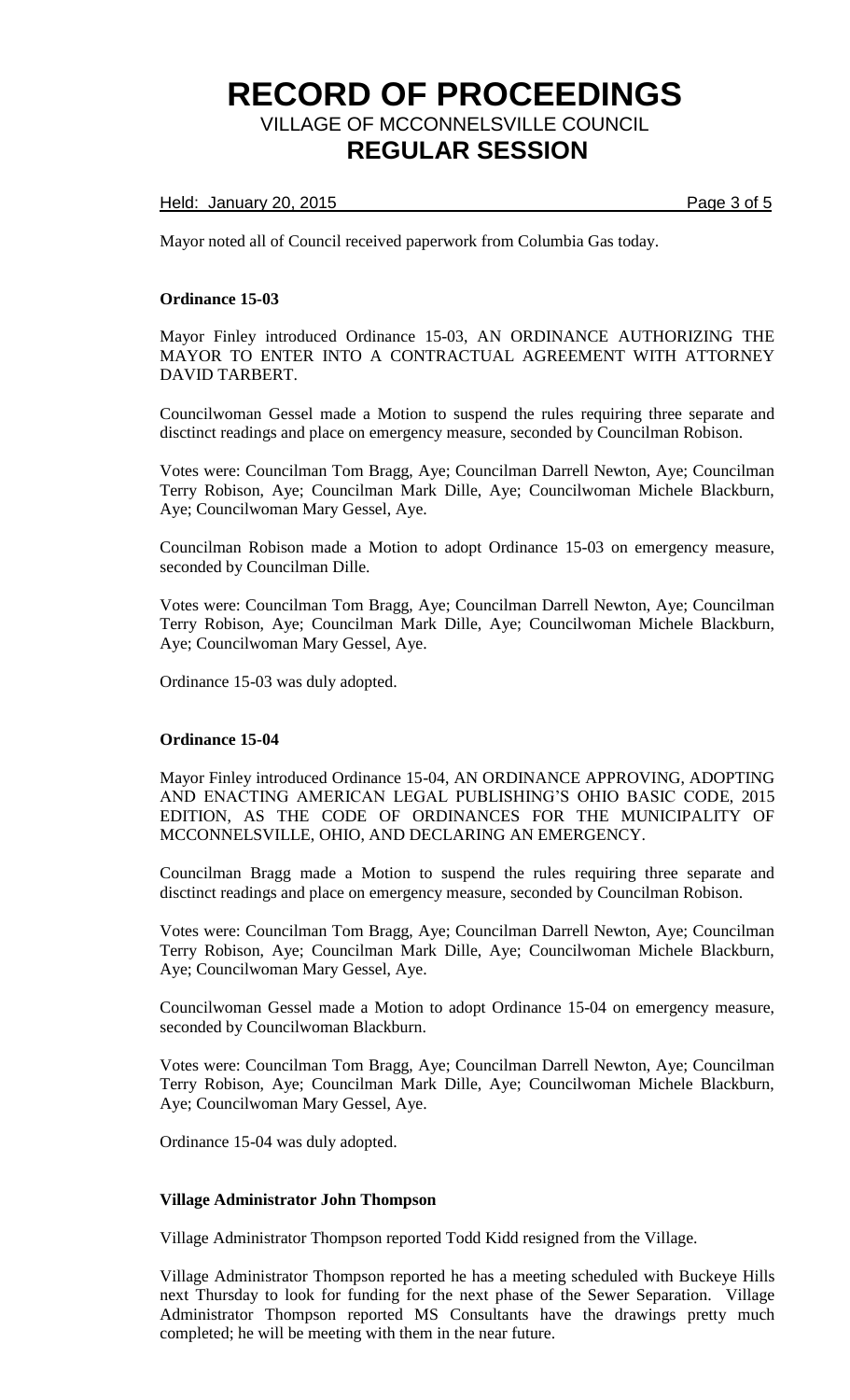#### Held: January 20, 2015 **Page 4 of 5**

Village Administrator Thompson reported he will be advertising for Engineers for the water project on the Hawk line; and, to finish up the sewer project. This will satisfy the grant requirement for RFQ's.

## **Recreation & Buildings Committee**

Councilman Newton stated he needs to get with Ms. Brannon to see if she is still interested in managing the pool; and, get the advertisement in the paper for lifeguards.

#### **Streets & Alley Committee**

Councilman Dille reported Stephanie Tresso came down and presented the Safe Route to School recommendations last Thursday evening. She gave different points and what they recommend. Councilman Dille stated the next step is to get a Certified Cost Estimate and present it to the Ohio Department of Transportation prior to March 2, 2015. Councilman Dille stated he has been in contact with Allen Craig who prepares Certified Cost Estimates; and, he will be here on Tuesday, January 27, 2015 at 9:30 A.M. for a walk through. He will draw up the cost estimate and present it to the Ohio Department of Transportation for this project.

Councilman Dille reported the Committee recommends upholding the Village Administrator's decision in regards to the Penrose property. If the property owner disagrees the land is Village owned; then he must get his property surveyed as the Village goes by what the Engineers Office shows.

Village Administrator Thompson stated his decision was to not do any work on Village owned property; not that Mr. Penrose couldn't do anything on his own personal property.

Councilman Dille stated the Committee wants him to prove ownership.

Councilman Dille made a Motion to uphold the Village Administrator's decision; seconded by Councilman Bragg.

Votes were: Councilman Tom Bragg, Aye; Councilman Darrell Newton, Aye; Councilman Terry Robison, Aye; Councilman Mark Dille, Aye; Councilwoman Michele Blackburn, Aye; Councilwoman Mary Gessel, Aye.

The Motion carried.

#### **Public Utilities Committee**

Councilwoman Gessel stated the last Public Utilities Chairman informed her of a meeting at 7:00 P.M. on January  $12^{th}$ ; however, no one other than herself and the McConnelsville Village Administrator showed up. Councilwoman Gessel questioned if anyone else from the previous committee could tell her the date the next meeting was scheduled for. No one seemed to know when it was scheduled; therefore, Councilwoman Gessel will get with Malta Council to confirm the date.

## **Technology and Website Committee**

Councilman Robison reported the Website is back up.